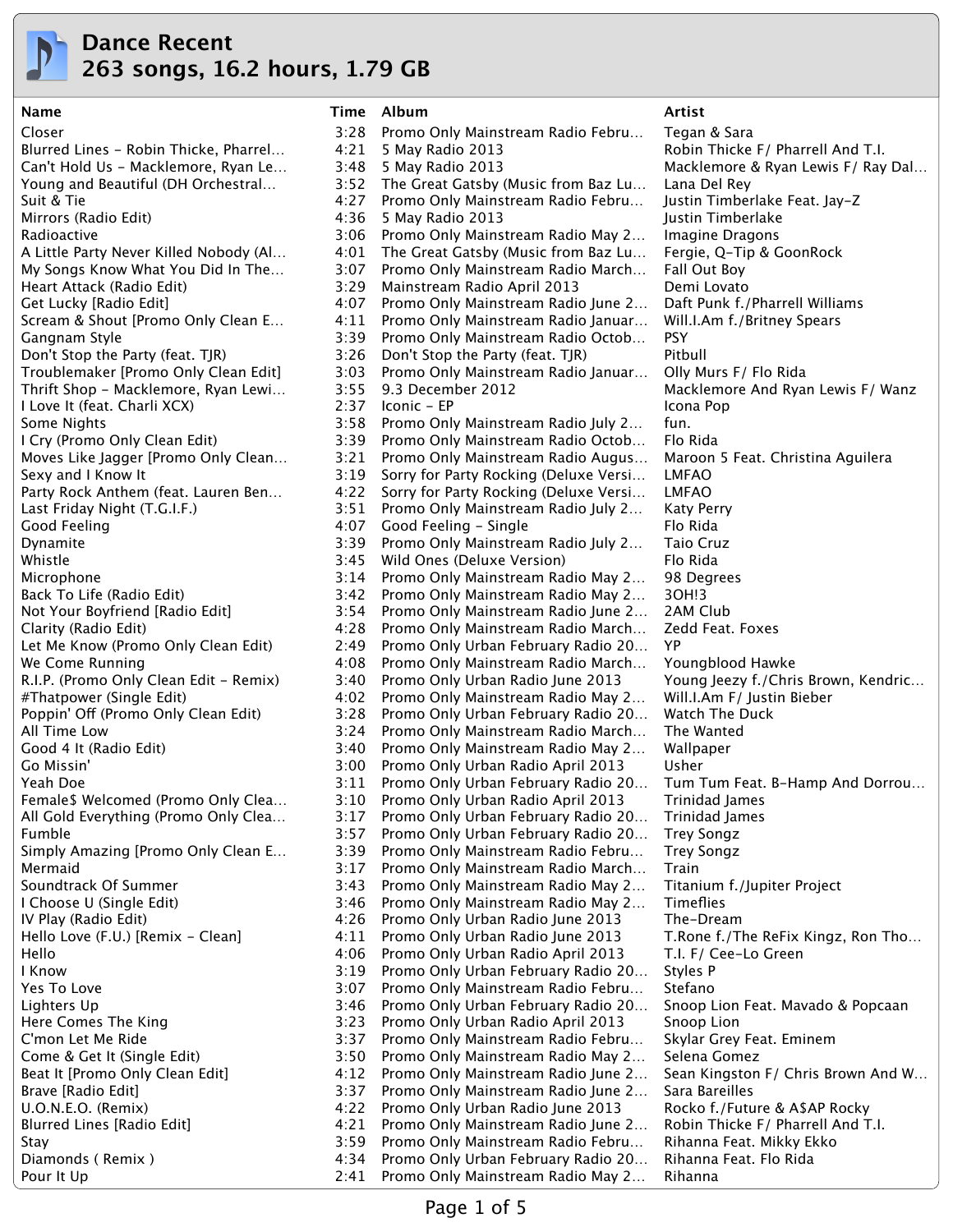

# **Dance Recent**

**Name Time Album Artist**

Love Connection 3:38 Promo Only Urban Radio June 2013 Raheem DeVaughn Gentleman [Promo Only Clean Edit] 3:13 Promo Only Mainstream Radio June 2… PSY Should've Gone To Bed 3:17 Promo Only Mainstream Radio June 2… Plain White T's Feel This Moment **1988** 3:21 Promo Only Mainstream Radio March... Pitbull F/ Christina Aguilera Gone, Gone, Gone 3:26 Promo Only Mainstream Radio June 2... Phillip Phillips Still Into You [Single Edit] 3:26 Promo Only Mainstream Radio June 2… Paramore If I Lose Myself 3:59 Promo Only Mainstream Radio Febru… OneRepublic Remix (I Like The) [Single Edit] 3:15 Promo Only Mainstream Radio June 2… New Kids On The Block Hey Porsche (Promo Only Clean Edit) 3:27 Promo Only Urban February Radio 20… Nelly Hey Porsche [Promo Only Clean Edit] 3:27 Promo Only Mainstream Radio Febru… Nelly Forever Now 3:43 Promo Only Mainstream Radio Febru… Ne-Yo Thank You (Radio Edit) 3:25 Promo Only Mainstream Radio March… MKTO All Around The World (Remix) 3:43 Promo Only Urban Radio April 2013 Mindless Behavior How Many Drinks? (Radio Edit - Remix) 4:27 Promo Only Urban Radio June 2013 Miguel Feat. Kendrick Lamar How Many Drinks? (Radio Edit) 4:33 Promo Only Urban Radio April 2013 Miguel Love Somebody (Single Edit) 3:47 Promo Only Mainstream Radio May 2… Maroon 5 #Beautiful [Radio Edit] 3:17 Promo Only Mainstream Radio June 2… Mariah Carey Feat. Miguel Can't Hold Us (Radio Edit) 3:48 Promo Only Mainstream Radio May 2… Macklemore & Ryan Lewis F/ Ray Dal… Raised In The South (Radio Edit) 4:47 Promo Only Urban Radio June 2013 Ludacris f./Young Jeezy Wings 3:41 Promo Only Mainstream Radio March... Little Mix B\*\*\*\*S Love Me **Auch 20 A:11 Promo Only Urban February Radio 20...** Lil Wayne Feat. Drake & Future What's Happenin! (Clean Edit) 3:23 Promo Only Urban Radio April 2013 Lil Nuke Bad Ass (Radio Edit) 4:40 Promo Only Urban Radio April 2013 Kid Ink Feat. Meek Mill & Wale King Wizard (Promo Only Clean Edit) 4:15 Promo Only Urban February Radio 20… Kid Cudi Poetic Justice 4:19 Promo Only Urban February Radio 20… Kendrick Lamar Feat. Drake Swimming Pools (Drank) [Promo Only… 4:08 Promo Only Mainstream Radio March… Kendrick Lamar People Like Us (Single Edit) 3:45 Promo Only Mainstream Radio May 2… Kelly Clarkson Crazy Kids [Remix - Radio Edit] 3:49 Promo Only Mainstream Radio June 2… Ke\$Ha F/ Will.I.Am Red Cup [Radio Edit] 3:14 Promo Only Mainstream Radio June 2… Katy Tiz Wanna Say **3:21 Promo Only Mainstream Radio March...** Kat Graham Mirrors (Radio Edit) 4:36 Promo Only Mainstream Radio May 2… Justin Timberlake All Around The World **All Arioun 2018** 4:04 Promo Only Mainstream Radio March… Justin Bieber Feat. Ludacris Who Booty ( Remix ) 3:09 Promo Only Urban February Radio 20... Jonn Hart Feat. French Montana Band\$ On Band\$ 3:17 Promo Only Urban Radio April 2013 Jonn Hart Silver Lining (Crazy 'Bout You) 3:49 Promo Only Mainstream Radio Febru… Jessie J Tonight 3:57 Promo Only Mainstream Radio June 2… Jessica Sanchez F/ Ne-Yo Everyone In The World 3:55 Promo Only Urban Radio June 2013 Jermaine Paul All The Time (Promo Only Clean Edit) 4:23 Promo Only Urban Radio June 2013 Jeremih F/ Lil Wayne And Natasha M… Live It Up [Radio Edit] 3:36 Promo Only Mainstream Radio June 2… Jennifer Lopez F/ Pitbull Rhythm Of The Night (Radio DJ Mix) 3:37 Promo Only Mainstream Radio March… Jaysolo Open Letter (Radio Edit - Clean) 2:34 Promo Only Urban Radio June 2013 Jay-Z f./Timbaland The Other Side [Single Edit] 3:45 Promo Only Mainstream Radio June 2… Jason Derülo A Million Lives **3.32 Promo Only Mainstream Radio June 2...** Jake Miller Power Trip (Radio Edit) 4:00 Promo Only Urban Radio April 2013 J. Cole Feat. Miguel<br>1 Love It (Promo Only Clean Edit) 2:35 Promo Only Mainstream Radio March... Icona Pop Feat. Cha 2:35 Promo Only Mainstream Radio March... Icona Pop Feat. Charli XCX Hung Up 3:12 Promo Only Mainstream Radio March... Hot Chelle Rae All That (Lady ) 3:33 Promo Only Urban February Radio 20... Game Feat. Lil Wayne, Big Sean, Fabo... Karate Chop (Radio Edit - Remix) 3:59 Promo Only Urban Radio April 2013 Future F/ Lil Wayne Freaks (Promo Only Clean Edit) 3:00 Promo Only Urban Radio April 2013 French Montana Feat. Nicki Minaj Super Rich Kids **5:05 Promo Only Urban Radio April 2013** Frank Ocean Thinking About You 3:19 Promo Only Mainstream Radio Febru… Frank Ocean Spectrum (Say My Name) [Calvin Harr… 3:35 Promo Only Mainstream Radio May 2… Florence + The Machine Supernatural Love **3:49 Promo Only Urban Radio June 2013** Fantasia Feat. Big K.R.I.T. Ready (Promo Only Clean Edit) 3:57 Promo Only Urban Radio April 2013 Fabolous F/ Chris Brown Next To Me (Rap Edit) 3:34 Promo Only Urban Radio April 2013 Emeli Sande Feat. Kendrick Lamar Next To Me 3:13 Promo Only Mainstream Radio Febru... Emeli Sandé Chloe (You're The One I Want) [Radio… 3:50 Promo Only Mainstream Radio June 2… Emblem3 Slide Thru 3:22 Promo Only Urban February Radio 20… E-40 Feat. Too Short & Tyga Crickets [Radio Edit] 3:49 Promo Only Mainstream Radio June 2… Drop City Yacht Club F/ Jeremih Slow It Down (Radio Edit) 4:10 Promo Only Urban Radio April 2013 Dream F/ Fabolous Girls Love Beyonce (Radio Edit) 3:40 Promo Only Urban Radio June 2013 Drake f./James Fauntleroy Started From The Bottom (Radio Edit) 2:51 Promo Only Mainstream Radio May 2… Drake National Champs (Radio Edit) 3:03 Promo Only Urban Radio June 2013 DJ Scream f./Rick Ross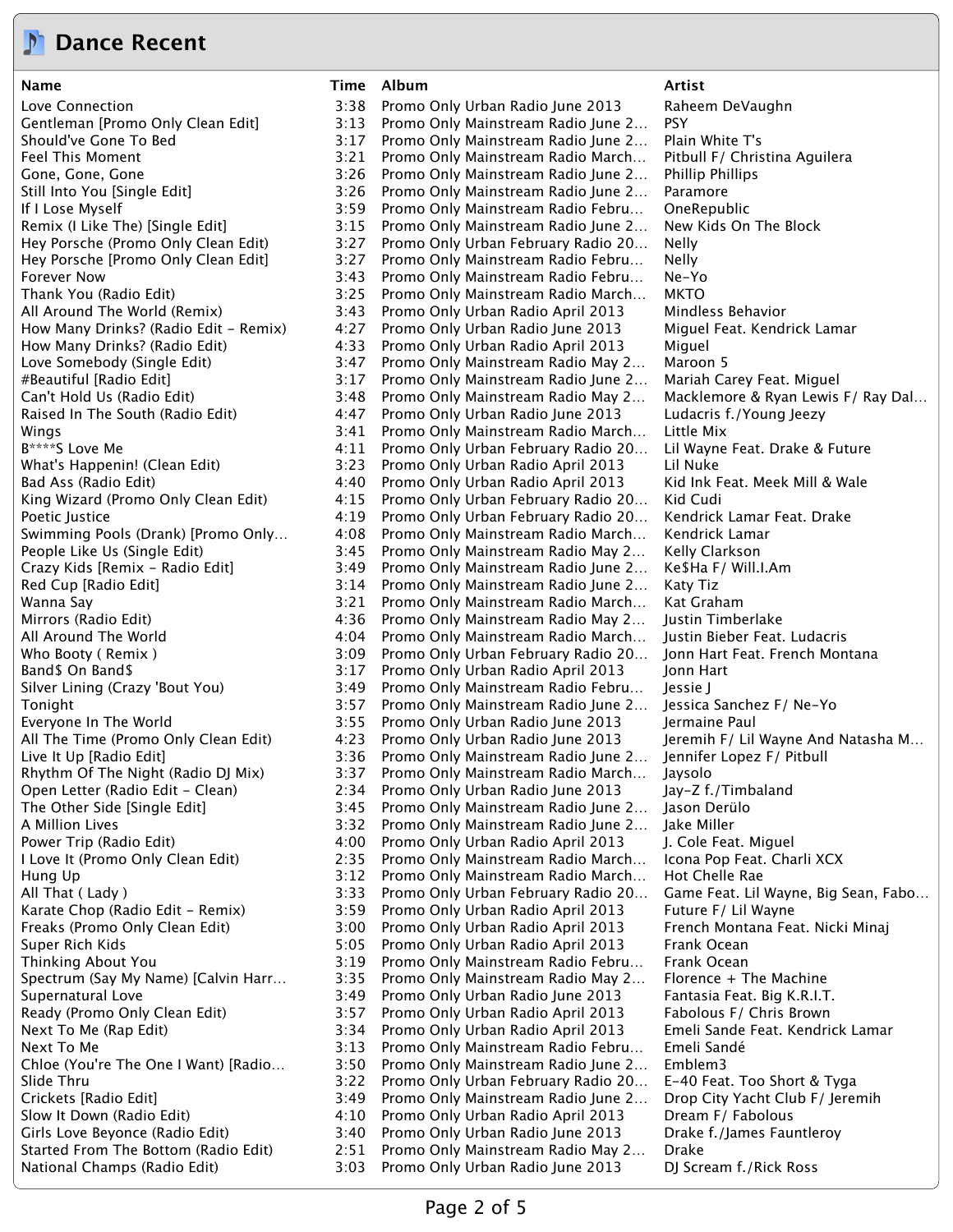

## **Dance Recent**

**Name Time Album Artist**

No New Friends (Radio Edit) 5:07 Promo Only Urban Radio June 2013 DJ Khaled F/ Drake, Rick Ross And Li… Nuclear [Promo Only Clean Edit] 3:55 Promo Only Mainstream Radio Febru… Destiny's Child Up All Night 3:31 Promo Only Mainstream Radio March... Davina Leone She Wolf (Falling To Pieces) 3:29 Promo Only Mainstream Radio Febru… David Guetta Feat. Sia Alone Together 3:57 Promo Only Urban Radio June 2013 Daley F/ Marsha Ambrosius Turn Around 3:43 Promo Only Mainstream Radio Febru… Conor Maynard Feat. Ne-Yo Inner Ninja (Radio Edit) 3:10 Promo Only Mainstream Radio May 2… Classified Feat. David Myles A Couple Of Forevers 3:56 Promo Only Urban Radio April 2013 Chrisette Michele Keep Me Crazy (Single Edit) 3:00 Promo Only Mainstream Radio May 2… Chris Wallace Don't Judge Me 3:13 Promo Only Urban February Radio 20… Chris Brown Fine China 3:29 Promo Only Mainstream Radio May 2… Chris Brown Love Sosa (Radio Edit) 3:24 Promo Only Urban February Radio 20… Chief Keef With Ur Love (Clean Edit) 3:48 Promo Only Mainstream Radio March… Cher Lloyd Feat. Juicy J Only You (Radio Edit) 3:53 Promo Only Mainstream Radio March… Cee Lo Green Feat. Lauriana Mae Paradise (Radio Edit) 3:27 Promo Only Urban Radio June 2013 Cassie f./Wiz Khalifa Over You 3:32 Promo Only Mainstream Radio Febru… Cassadee Pope Keep It On The Low The Low The State Management A:42 Promo Only Urban February Radio 20... Caskey Feat. Kyle Denmead Tonight I'm Gettng Over You 3:38 Promo Only Mainstream Radio March… Carly Rae Jepsen Safe And Sound **3:11 Promo Only Mainstream Radio May 2...** Capital Cities I Need Your Love (Original Edit) 3:44 Promo Only Mainstream Radio May 2… Calvin Harris F/ Ellie Goulding Exclusive **3:24 Promo Only Urban Radio April 2013** Ca\$h Out Feat. B.o.B Treasure [Radio Edit] 2:53 Promo Only Mainstream Radio June 2… Bruno Mars When I Was Your Man 1988 1988 12:29 Promo Only Mainstream Radio Febru... Bruno Mars Hurricane 3:45 Promo Only Mainstream Radio March… Bridgit Mendler Street Dreamin' (Non DJ Version) 3:27 Promo Only Urban Radio June 2013 Bridget Kelly F/ Kendrick Lamar Can You Hear Me Now (Remix) 4:48 Promo Only Urban Radio June 2013 Brandy f./French Montana What About Now [Radio Edit] 3:41 Promo Only Mainstream Radio June 2... Bon Jovi Because We Can **Arror Can Canadia** 4:02 Promo Only Mainstream Radio Febru... Bon Jovi Fly Rich (Radio Edit) 4:33 Promo Only Urban Radio April 2013 Birdman Presents Rich Gang f./Futur… Switch Up (Radio Edit) 5:08 Promo Only Urban Radio June 2013 Big Sean f./Common Cinema (Skrillex New Radio Edit) 3:02 Promo Only Mainstream Radio March… Benny Benassi Feat. Gary Go Harlem Shake (Radio Edit) 2:07 Promo Only Urban Radio April 2013 Baauer Here's To Never Growing Up (Radio E… 3:32 Promo Only Mainstream Radio May 2… Avril Lavigne City Of Angels 2:48 Promo Only Urban Radio April 2013 Austin Brown The Way 3:44 Promo Only Mainstream Radio May 2… Ariana Grande Feat. Mac Miller Brand New Me **3:50 Promo Only Urban February Radio 20...** Alicia Keys Dirty Work 3:35 Promo Only Urban February Radio 20… Akon Feat. Wiz Khalifa My Life 3:56 Promo Only Mainstream January Radi… 50 Cent F/ Eminem And Adam Levine I'm Diferent (Promo Only Clean Edit) 3:26 Promo Only Mainstream January Radi… 2 Chainz Mollie (Promo Only Clean Edit) 3:58 Promo Only Urban Radio October 2012 Yung Joc f./T-Pain I Do (Promo Only Clean Edit - Remix) 5:12 Promo Only Urban Radio April 2012 Young Jeezy f./Jay-Z & Drake Get Right 4:12 Promo Only Mainstream January Radi… Young Jeezy Wicked Games (Promo Only Clean Edit)  $4:33$  11 November Radio 2012 The Weeknd Actin' Up (Clean) 3:56 Promo Only Urban Radio October 2012 Wale & Meek Mill f./French Montana Simply Amazing (Promo Only Clean E… 3:39 Promo Only Mainstream January Radi… Trey Songz I Knew You Were Trouble 3:37 Promo Only Mainstream Radio Januar… Taylor Swift Rum And Raybans **3:30 Promo Only Mainstream Radio Dece...** Sean Kingston Feat. Cher Lloyd Bom Bom 2:52 Promo Only Mainstream Radio Dece… Sam & The Womp Diamonds ( Remix ) 4:44 Promo Only Mainstream January Radi… Rihanna Feat. Kanye West Nobody's Business 3:34 Promo Only Mainstream January Radi… Rihanna F/ Chris Brown Diced Pineapples 4:35 Promo Only Mainstream January Radi… Rick Ross F/ Drake And Wale Give Me Your Hand (Best Song Ever) 3:43 Promo Only Mainstream Radio Dece... The Ready Set Pain (Promo Only Clean Edit) 4:10 Promo Only Mainstream January Radi… Pusha T F/ Future Get It Started 4:04 Promo Only Mainstream Radio Augus… Pitbull Feat. Shakira Take A Walk 3:42 Promo Only Mainstream Radio Januar… Passion Pit Try 4:01 Promo Only Mainstream Radio Dece… P!nk Shooting Star 6.1 Compared 2:40 Promo Only Mainstream Radio Januar... Owl City Little Things **3:39 Promo Only Mainstream Radio Januar...** One Direction M.I.A. 3:52 Promo Only Mainstream January Radi… Omarion Feat. Wale Looking Hot 3:44 Promo Only Mainstream Radio Dece… No Doubt Va Va Voom 3:01 Promo Only Mainstream Radio Dece… Nicki Minaj Freedom (Promo Only Clean Edit) 4:45 Promo Only Mainstream January Radi… Nicki Minaj Lessons In Love (All Day, All Night) 3:43 Promo Only Mainstream Radio Dece… Neon Trees Feat. Kaskade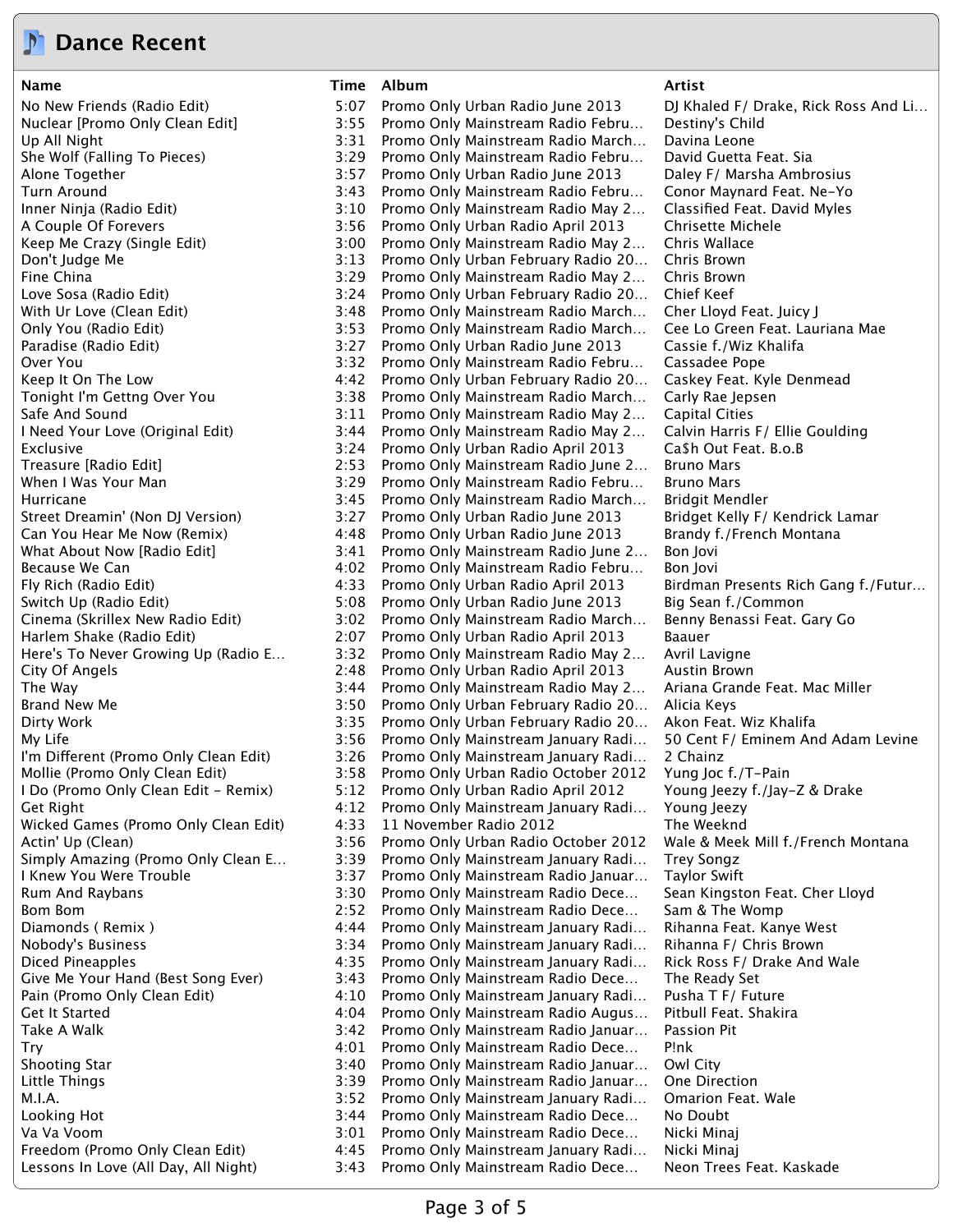# **Dance Recent**

**Name Time Album Artist**

Madness 4:38 Promo Only Mainstream Radio Januar… Muse I Will Wait 4:34 Promo Only Mainstream Radio Januar… Mumford & Sons Adorn **3:16 Promo Only Mainstream Radio Dece...** Miguel Do You... 3:25 Promo Only Mainstream January Radi… Miguel Overjoyed 3:03 Promo Only Mainstream Radio Dece… Matchbox Twenty Daylight 3:42 Promo Only Mainstream Radio Dece… Maroon 5 How To Be A Heartbreaker 3:41 Promo Only Mainstream Radio Dece… Marina & The Diamonds Give Me All Your Luvin' (Promo Only… 3:21 Promo Only Mainstream Radio March… Madonna Feat. Nicki Minaj & M.I.A. Thrift Shop (clean) 3:55 Promo Only Mainstream Radio Januar… Macklemore And Ryan Lewis F/ Wanz Celebrate 6:01 Promo Only Urban Radio October 2012 Mack Maine f./Lil Wayne & Talib Kweli Rest Of My Life [Promo Only Clean E... 3:50 Promo Only Mainstream Radio Dece... Ludacris F/ Usher And David Guetta Sorry For Party Rocking (Promo Only... 3:22 Po Mr 2012-02 LMFAO Between The Raindrops 4:43 Promo Only Mainstream Radio Dece… Lifehouse Feat. Natasha Bedingfield Alive 3:30 Promo Only Mainstream Radio Januar… Krewella Keep It Trill (Clean) **3:24 Promo Only Mainstream January Radi**... Kirko Bangz Just What I Am (Promo Only Clean Edit) 3:49 Promo Only Urban Radio October 2012 Kid Cudi Feat. King Chip Zero (Promo Only Clean Edit) 4:05 Promo Only Mainstream January Radi… Keyshia Cole F/ Meek Mill Catch My Breath 3:54 Promo Only Mainstream Radio Dece… Kelly Clarkson Die Young (Remix) 4:01 Promo Only Mainstream January Radi… Ke\$Ha F/ Juicy J, Wiz Khalifa And Bec… C'mon 3:29 Promo Only Mainstream Radio Januar… Ke\$ha Famous 3:18 Promo Only Mainstream Radio Dece… Katy Tiz Beauty And A Beat 1988 1999 12:46 Promo Only Mainstream Radio Dece... Justin Bieber F/ Nicki Minaj Bandz A Make Her Dance (Vice & Hen… 5:07 Promo Only Mainstream January Radi… Juicy J Feat. Lil Wayne & 2 Chainz Who Booty [Promo Only Clean Edit -… 3:09 Promo Only Mainstream Radio Januar… Jonn Hart Feat. French Montana I Believe In This Life 3:27 Promo Only Mainstream Radio Dece… Jermaine Paul Neva End 4:19 Promo Only Mainstream January Radi… Future Feat. Kelly Rowland Carry On 3:55 Promo Only Mainstream Radio Januar… fun. Marble Floors (Promo Only Clean Edit) 3:50 Promo Only Mainstream January Radi... French Montana F/ Rick Ross, Lil Way... Models & Bottles 4:57 Promo Only Mainstream January Radi… DJ Khaled F./T.I., Ace Hood, Lil Wayn… Just A Fool 4:12 Promo Only Mainstream Radio Januar… Christina Aguilera f/Blake Shelton Rockin' With You **3:20 Promo Only Mainstream Radio Dece...** Chris Rene Call Me Maybe 3:13 Promo Only Mainstream Radio April… Carly Rae Jepsen Now Or Never 3:24 Promo Only Mainstream Radio Januar… Camryn Sweet Nothing The State of the State 3:29 Promo Only Mainstream Radio Dece... Calvin Harris Feat. Florence Welch Endlessly 3:55 Promo Only Mainstream Radio Dece… The Cab Gold 2:58 Promo Only Mainstream Radio Januar… Britt Nicole So Good 3:31 Promo Only Urban Radio April 2012 B.o.B Say You're Just A Friend [Promo Only... 3:03 Promo Only Mainstream Radio Januar... Austin Mahone Feat. Flo Rida New York (Promo Only Clean Edit) 3:28 Promo Only Urban Radio October 2012 Angel Haze Heartbeat Slowing Down [Promo Onl… 3:57 Promo Only Mainstream Radio Dece… The All-American Rejects We Can Get It On 1980 100 1000 4:00 Promo Only Urban Radio May 2011 11 Yo Gotti Feat. Ciara Marry Me ("First Dance" Mix) 3:30 Promo Only Mainstream Radio Januar… Train We Found Love **3:34 Nov 2011 Promo Only Urban Radio** Rihanna Feat. Calvin Harris S&M 4:03 Promo Only Urban Radio March 2011 Rihanna Young Forever 3:24 Promo Only Mainstream Radio April… The Ready Set Give Me Everything The State of the State 3:47 Promo Only Urban Radio May 2011 Pitbull Feat. Ne-Yo International Love 3:47 Mainstream Radio November 2011 Pitbull Feat. Chris Brown Tonight Is The Night 3:09 Mainstream Radio November 2011 Outasight Little Lion Man **All and A.** 4:00 Promo Only Mainstream Radio Januar... Mumford & Sons My Girl (Remix) **3:32 Promo Only Urban Radio May 2011** Mindless Behavior Feat. Ciara, Tyga... Someone To Love Me (Naked) 3:34 Promo Only Urban Radio May 2011 Mary J. Blige Feat. Diddy & Lil Wayne Cross My Heart 3:10 Promo Only Mainstream Radio Januar… Marianas Trench Sexy And I Know It **3:19 Promo Only Mainstream Radio Octob...** LMFAO Marry The Night **4:01 Promo Only Mainstream Radio Dece...** Lady Gaga Collide 3:26 Promo Only Mainstream Radio April… Kid Rock & Sheryl Crow Domino 3:50 Promo Only Mainstream Radio Octob… Jessie J One The Floor **3:39 Promo Only Mainstream Radio March...** Jennifer Lopez Pumped Up Kicks **3:38 Promo Only Mainstream Radio Augus...** Foster The People Where Them Girls At  $3:15$  Promo Only Mainstream Radio June 2... David Guetta Feat. Nicki Minaj & Flo... Brighter Than The Sun (Promo Only… 3:49 Promo Only Mainstream Radio Octob… Colbie Caillat A Thousand Years 3:59 Promo Only Mainstream Radio Dece… Christina Perri Next To You **Arror Communist Communist Communist Communist Communist Communist Communist Communist Communist Co** The Lazy Song 3:10 Promo Only Mainstream Radio March… Bruno Mars